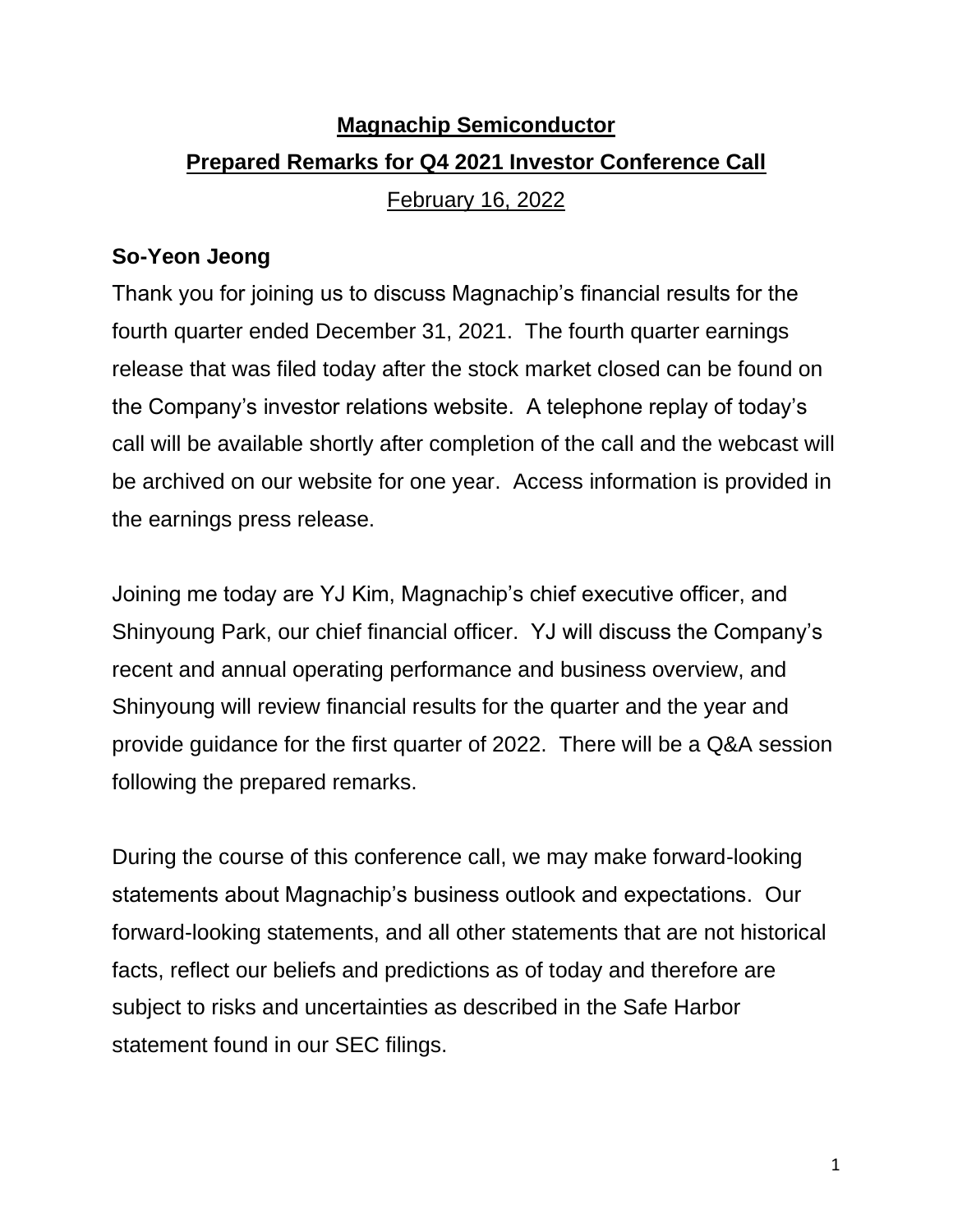During the call we also will discuss non-GAAP financial measures. The non-GAAP measures are not prepared in accordance with generally accepted accounting principles but are intended to illustrate an alternative measure of Magnachip's operating performance that may be useful. A reconciliation of the non-GAAP financial measures to the most directly comparable GAAP measures can be found in our fourth quarter earnings release available on our website under the investors section at www.magnachip.com. I now will turn the call over to YJ Kim. YJ?

#### **YJ Kim**

Hello everyone. Thank you for joining our call today!

For the fourth quarter, the demand and signals from our customers remained strong across the board; however, severe supply constraints continued to significantly limit our OLED revenue potential, which was partially offset by our stronger Power business. We reported \$110.3 million in revenue and 31 cents in non-GAAP diluted EPS. Our revenue decreased 13.1% sequentially and 22.8% Year over Year (YoY) as a result of the supply constraints.

The shortage was felt most severely for 28nm 12-inch wafers where we have been producing most of our new OLED products, winning numerous designs, and rapidly expanding market share in the past few years. Case in point, the revenue from 28nm products grew 80% to \$174million in 2021 from \$97 million in 2020, representing 90% of total OLED revenue in 2021 as compared to 34% in 2020. The success of our 28nm product line has been and we expect will continue to be one of the critical growth enablers for us. Unfortunately, a severe shortage of 28 nm OLED wafers adversely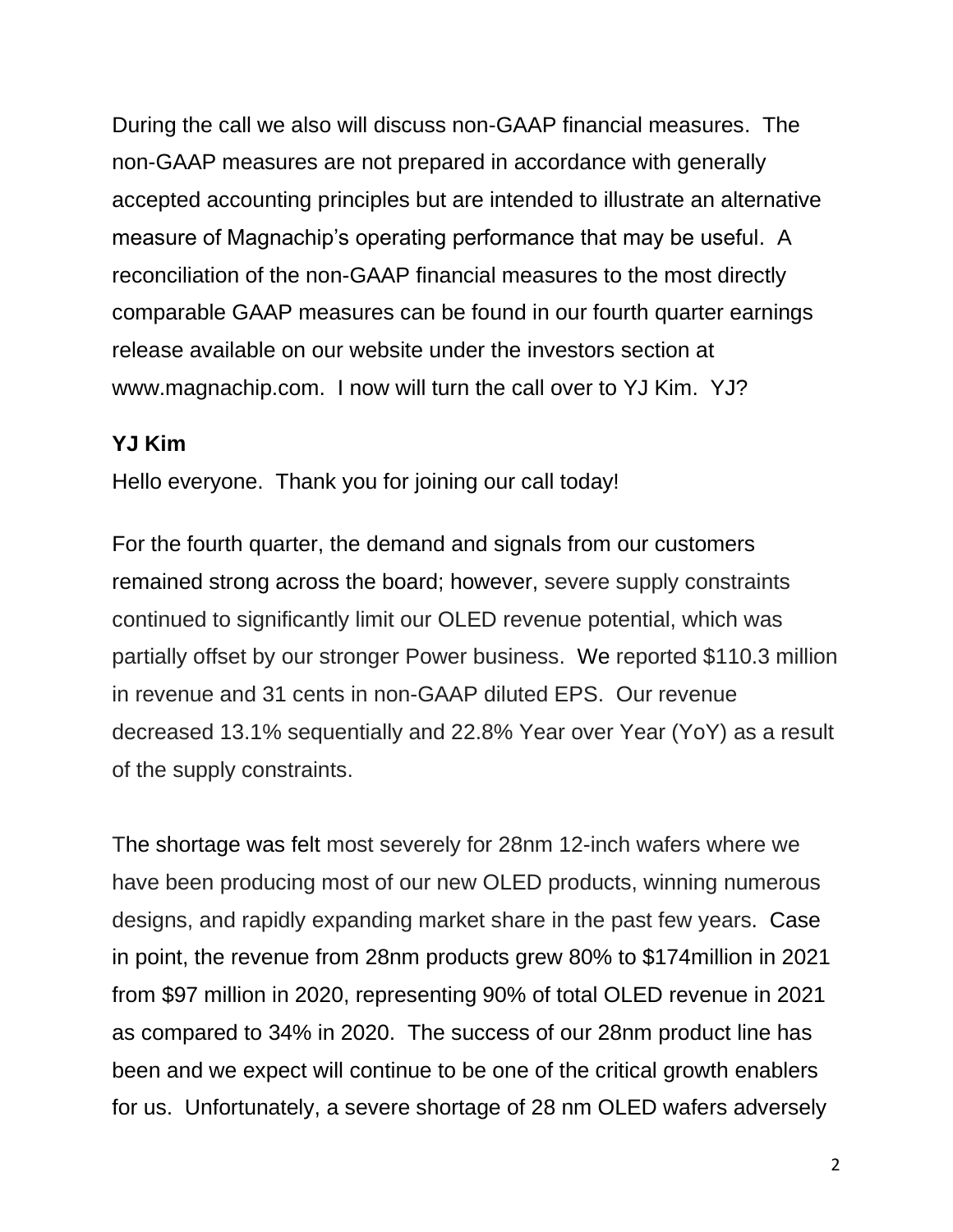affected our OLED business as a major limiting factor, adding tremendous pressure to an already difficult supply environment. Fortunately, we enhanced our supply chain for additional 28nm capacity last year, which we expect will start to come online in the later part of this year.

Looking at the full year, while our revenue for 2021 declined 6.5% YoY due to the wafer supply shortage, partially offset by outstanding growth in our Power business, I am very pleased that we delivered solid profitability for the full year 2021.

- Gross profit margin reached 32.4%, representing an increase of 710 bps from 2020.
- Adjusted Operating Income margin increased to reach 11.8% of total revenue from 8.2% in 2020.
- Adjusted Net Income was 10.8% of total revenue, versus 5.6% from the year before, and
- Adjusted EBITDA also grew to \$70.7 million from \$52.9 million in 2020.

2021 has certainly presented its share of unique challenges for us; however, our team steadfastly pressed forward with our plan to achieve not only healthy profitability but also critical milestones to fuel future growth, upon which I will elaborate shortly. I deeply appreciate every Magnachip team member for their unwavering commitment and dedication. I am most grateful that we could achieve solid results while protecting and safeguarding our employee health and safety amidst the global COVID-19 pandemic.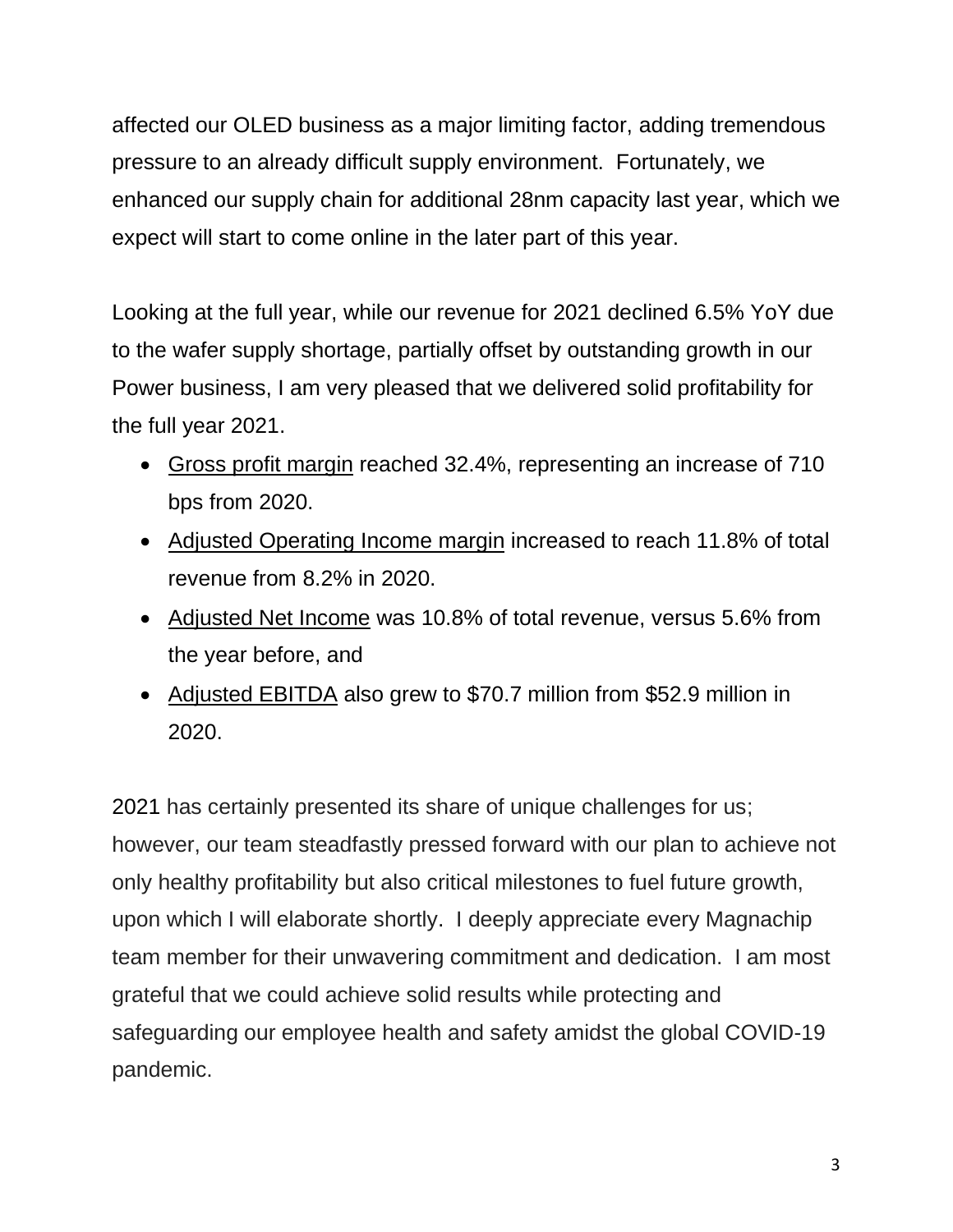**Now let's move to a detailed review of our product business, starting with the OLED Business.**

Our OLED revenue in Q4 was \$37.7 million, down 31.8% sequentially, and down 53.1% from our historical record revenue level in Q4 2020. Against severe supply constraints, we have been protecting our profitability by strategically focusing on high value, high margin design activities, including the newly launched flagship smartphone model of a major smartphone OEM. Also, revenue from 5G smartphones and high frame rate products continued to grow to represent over 93% of our 2021 OLED revenue.

Turning to the full year review, OLED revenue was \$192.8 million, down 32.3% YoY as we unfortunately had to forego some demand. Our demand was more than 50% higher than what we shipped in 2021. However, I am pleased to report some critical milestones that we achieved.

- 1. We have successfully broadened our customer base to include a toptier panel maker outside Korea. Initial revenue is expected to start in the later part of this year. We are well aligned with top-tier panel makers in the world and positioned to benefit from increasing OLED adoption in multiple countries.
- 2. We enhanced our supply chain for additional 28nm manufacturing capacity, which is expected to come online in the later part of this year. In addition, we are in discussions with our foundry partners regarding a multi-year supply agreement in order to secure long-term capacity. We have also been working on MOUs and supply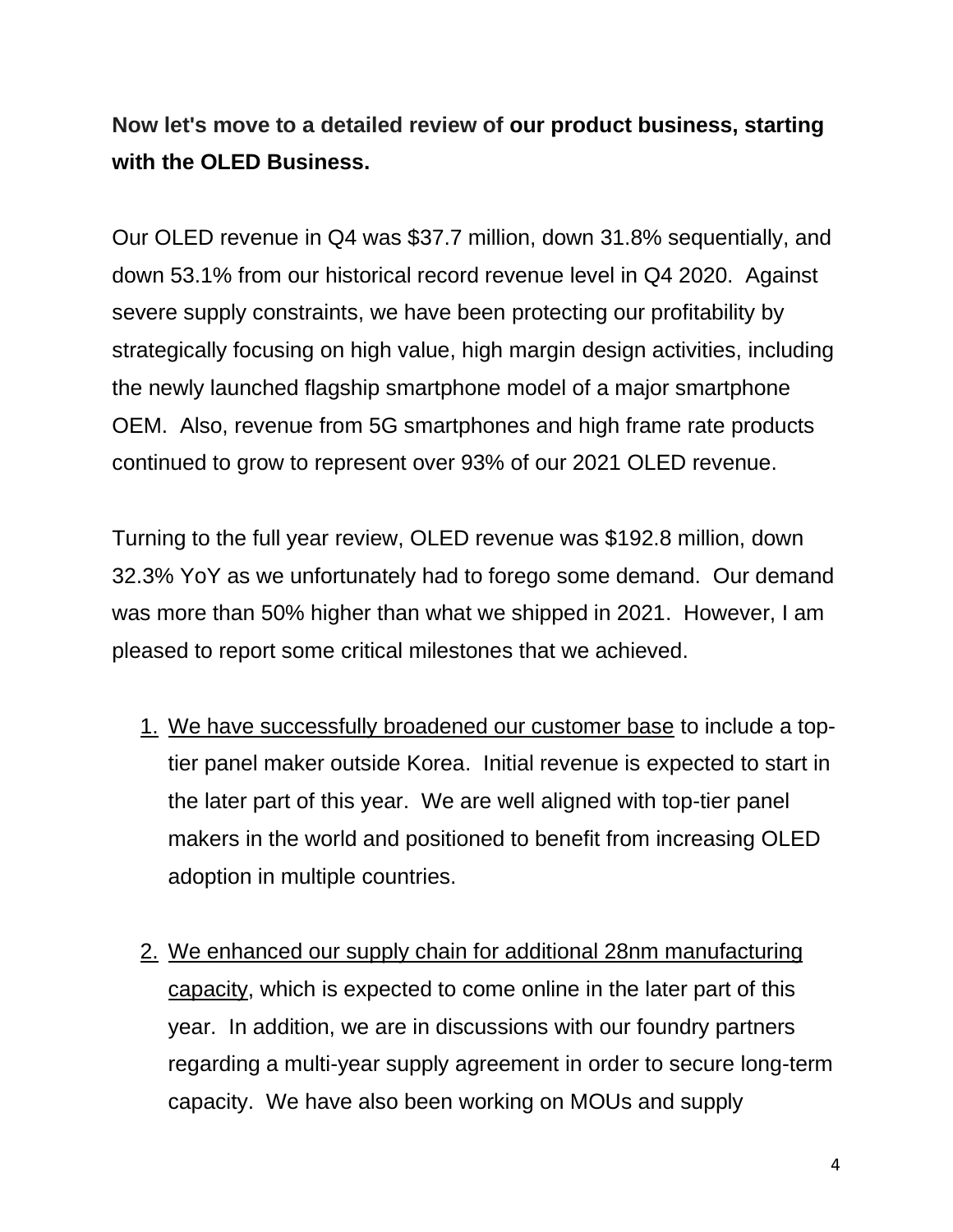agreements with key customers, some of which have already been signed.

3. We are expanding into new areas: We have successfully commenced initial mass production of OLED TV DDIC during the fourth quarter, and we continue to expand our large display OLED TV business by addressing NextGen premium TVs with MicroLED technology. We used to have over 30% market share in TV applications with LCD DDIC during peak times before we strategically de-focused from this business a few years ago. In addition, we are also expanding our OLED DDIC product lineup for automotive display applications.

In summary, our OLED business is winning new customers and expanding into newer applications. The demand from our current customers is strong. In fact, we are getting numerous RFQs from Korean panel makers, although supply constraints continue to be the gating factor. With additional supply capacity expected beginning in the later part of this year, we are very optimistic about the rejuvenated growth in our OLED business in the coming years.

#### **Now, let's turn to the Power Business.**

Power revenue in Q4 came in at \$58.2 million, which was slightly lower than our record revenue in Q3 2021, and a solid quarterly revenue growth of 24.2% YoY. The overall demand for our IGBT, MV MOSFET and BatteryFET products in the industrial and wireless applications remained strong. Especially, our IGBT products for solar inverter demonstrated solid traction in Q4, bolstered by growing interests in alternative energy.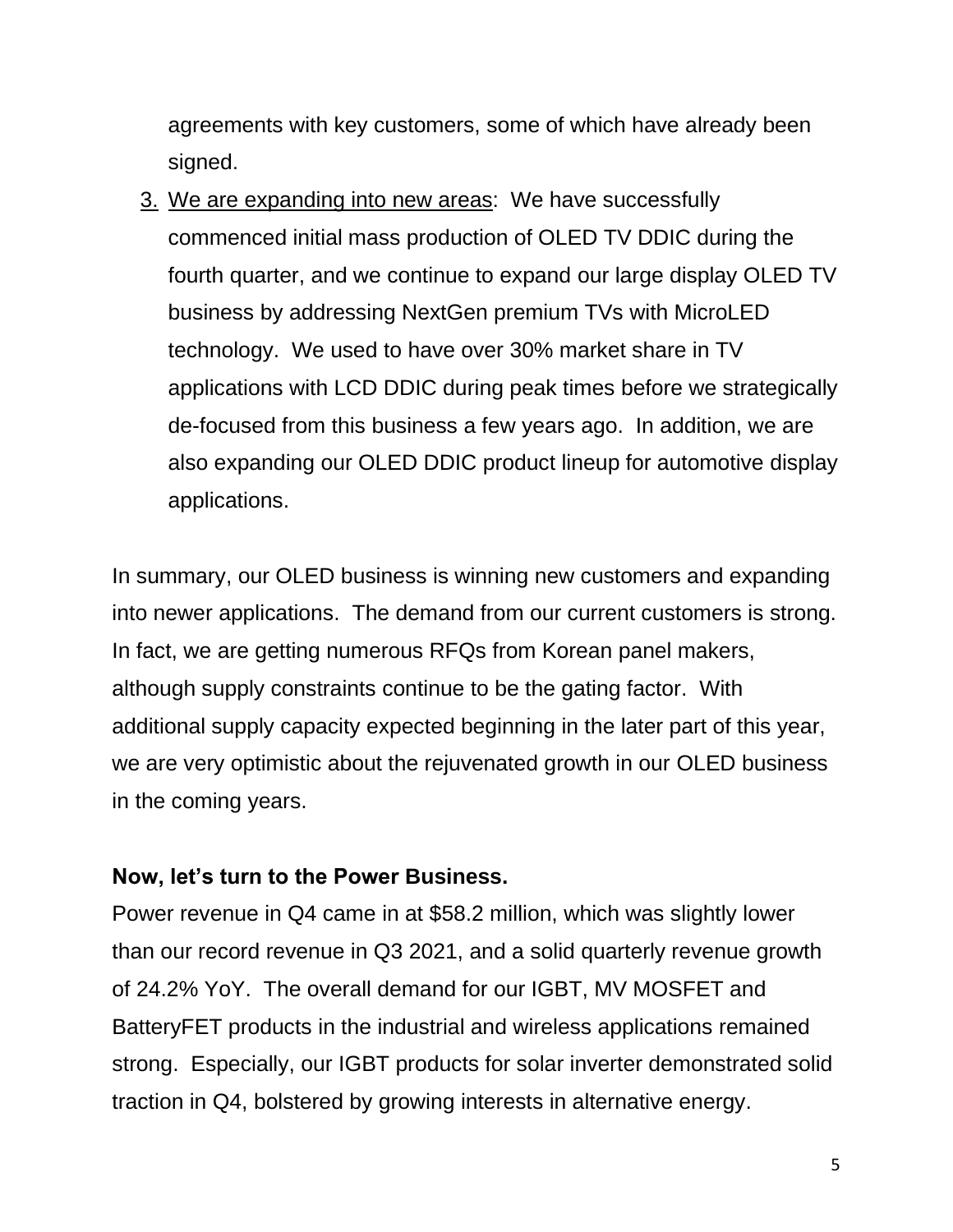For full year 2021, our Power business delivered a record-high revenue of \$227.8 million, an increase of 36.8% YoY, driven by solid demand across most of our product families coupled with increased internal capacity resulting from our timely investment in Fab 3. Clearly, we are approaching our target ahead of our plan, and we are working to further improve Fab 3 capacity. Shinyoung will provide more details shortly.

One notable highlight for 2021 is the exciting momentum we are seeing in premium power products. Our premium product group grew remarkably in 2021 to \$117.1 million from \$82.5 million a year ago. SJ MOSFET not only maintained its solid position in Korea TV markets but also expanded into PC power, lighting and other industrial applications. Power IC revenue grew over 60% YoY since the first penetration into SSD-related applications in 2020. IGBT revenue grew significantly driven by strong demand for renewable energy.

Our go-to-market strategy, efficient R&D and timely investment in Fab 3. led us to achieve record quarterly revenues three quarters in a row during 2021 and also accelerated development and introduction of new products.

In summary, we will continue to execute the growth plan of our Power business by strengthening Fab 3 productivity and introducing new products with superior performance and improved cost, which we expect will further drive healthy growth for many years.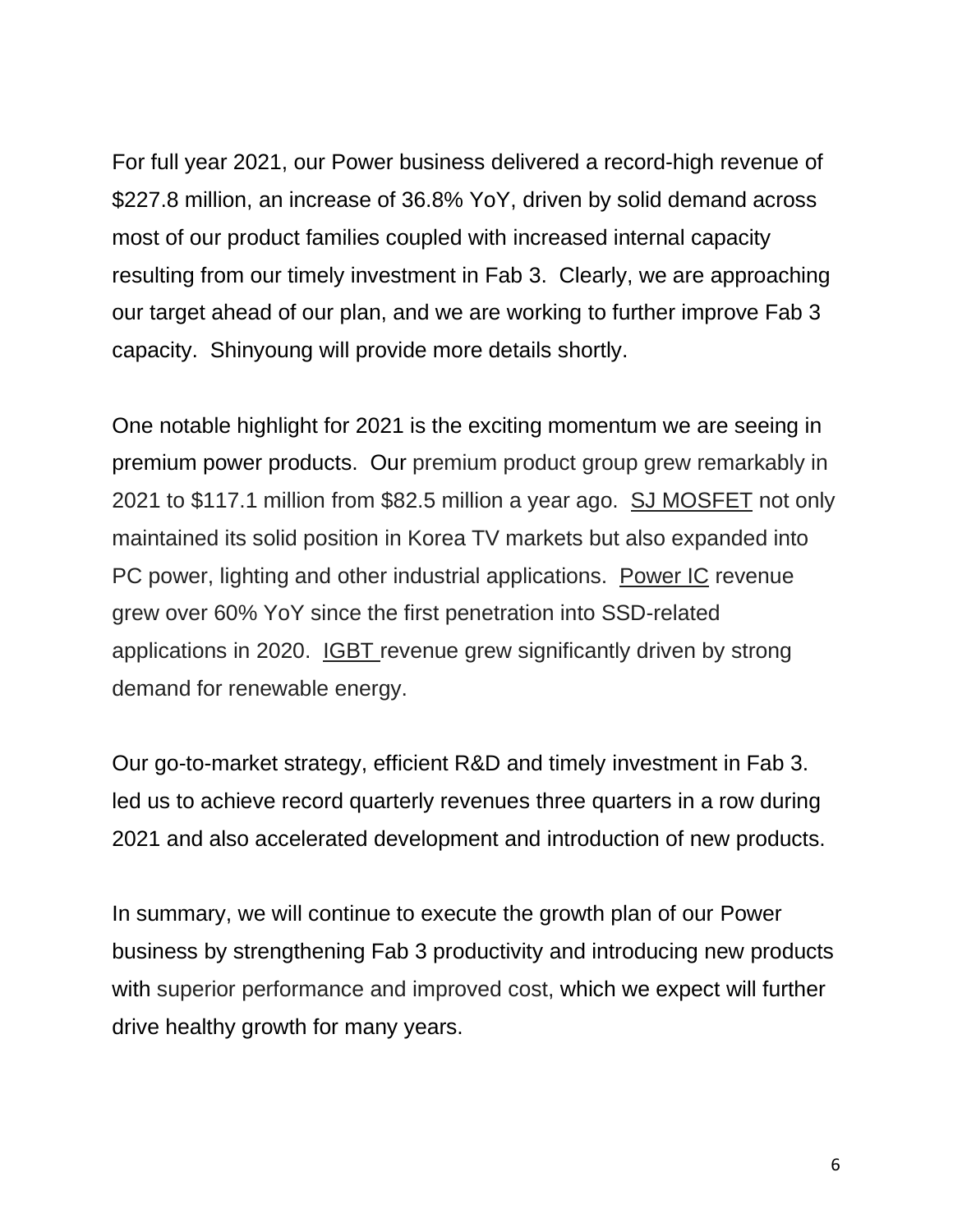Before I turn the floor over to Shinyoung, I will take a few minutes to comment on our capital allocation plan. Given our current business condition, our near-term cash use is focused on three areas:

- 1. We target to maintain \$100 million+ cash on the balance sheet. This is mainly for working capital, but it also reflects our customers' desire to see a solid cash balance.
- 2. As we have already demonstrated, we are committed to shareholder return. In December 2021, our board authorized a \$75 million Stock Repurchase program.
- 3. The remainder of the cash on our balance sheet will be allocated for flexible optionality. At the present time, we believe that supply is the fundamental limiter of our potential growth. Therefore, enhancing our supply chain is currently deemed one of the imminent capital allocation options. Possible options include but not limited to securing additional 28nm manufacturing capacity and locking in multiyear long term supply agreements, which typically require strong commitments from us and our customers including prepayments. We are also expanding additional manufacturing capacity at Fab 3 for our Power business to address continuously increasing demand.

In conclusion, we are expanding our customer base and penetrating new applications. Our ability to supply is anticipated to improve in the later part of this year. While our near-term outlook is still being challenged by persisting supply constraints, we expect OLED revenue to be flat to slightly up in 2022 compared to 2021, with significant growth coming during later part of the year. As a whole company, we expect a modest revenue increase in 2022 driven by the OLED recovery as well as decent growth in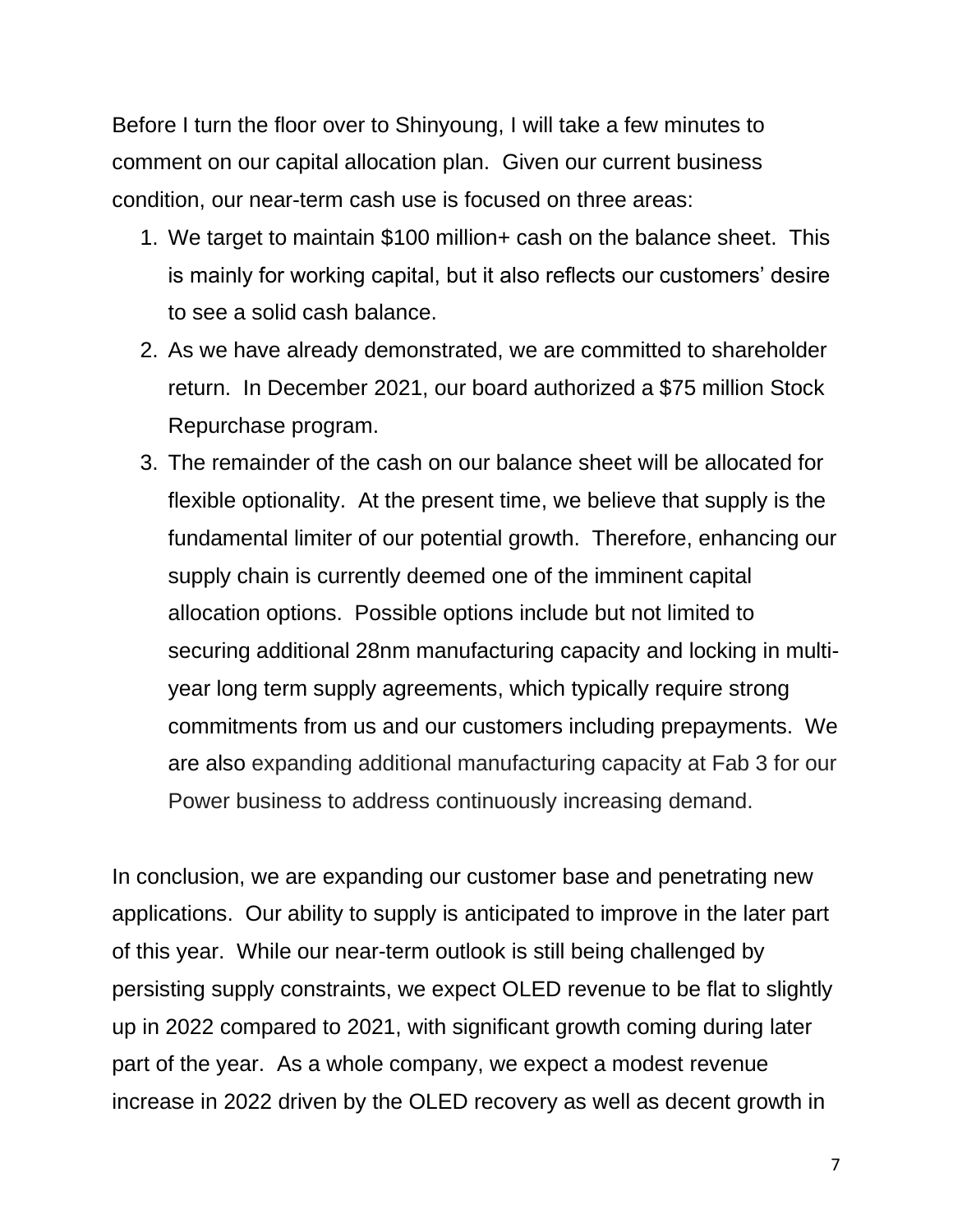our Power business. Recent developments and critical milestones we have achieved reinforce our confidence and optimism about our long-term growth.

Now, I will turn the call over to Shinyoung and come back for the Q&A session.

# **Shinyoung Park:**

Thank you, YJ, and welcome to everyone on the call. Let's start with key financial metrics for the full year 2021 and Q4.

Revenue in 2021 was \$474.2 million, down 6.5% from 2020. The decrease was due primarily to a decrease in revenue from our mobile OLED DDIC products stemming from a continued severe supply shortage, which was offset in part by strong revenue growth from our Power business.

Display business revenue was \$205.3 million, down 31.3% from 2020, whereas Power business revenue was up 36.8% from 2020 to \$227.8 million. Power business revenue growth was driven by solid demand across most product families coupled with increased internal capacity resulting from our timely investment in Fab 3.

Despite the decline in revenue year-over-year due mainly to the global shortage in manufacturing capacity, gross profit margin in 2021 improved 710 bps year-over-year to reach 32.4%, which flowed through to non-GAAP metrics of Adjusted Operating Income, Adjusted Net Income and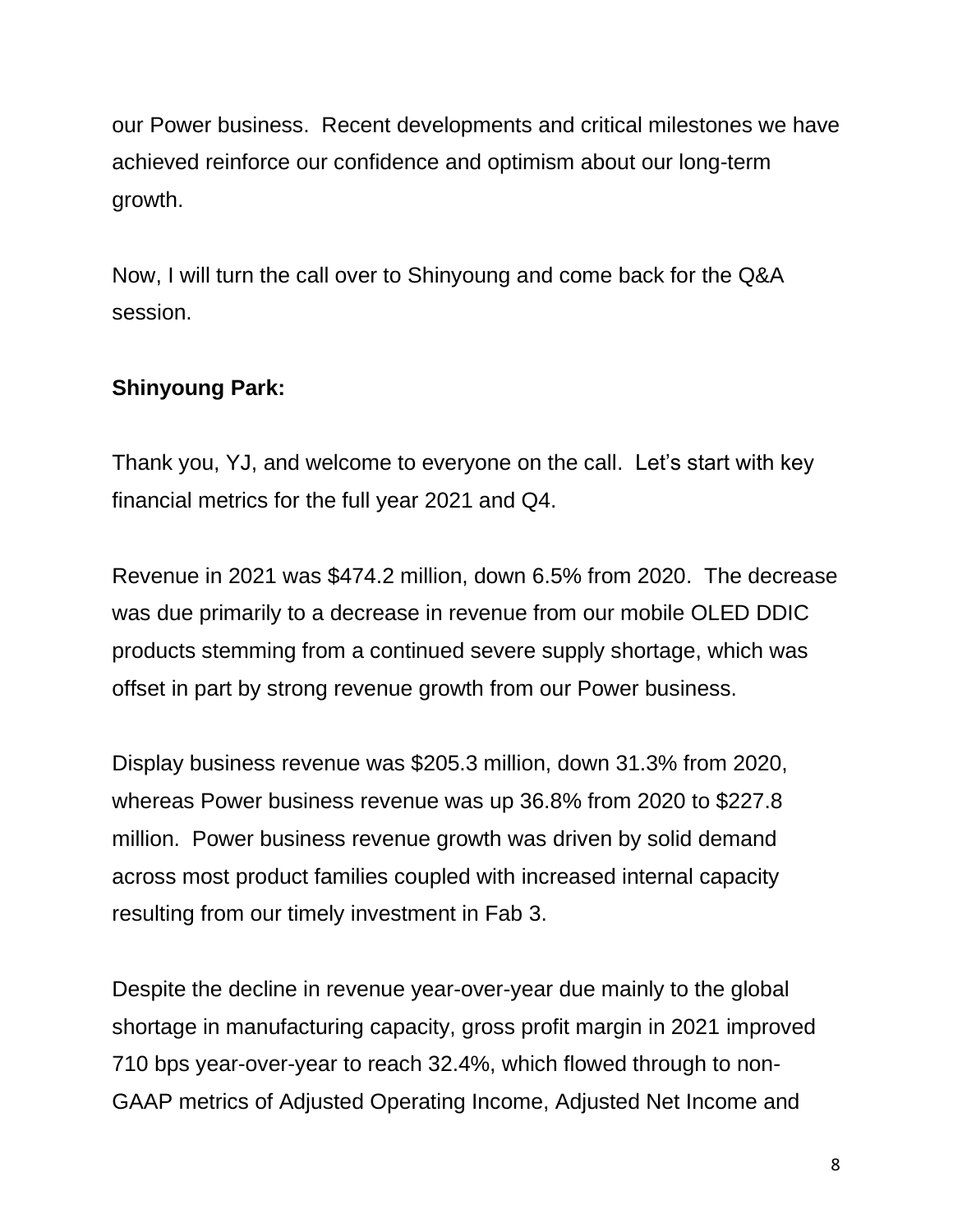Adjusted EBITDA, all of which improved year-over-year, as highlighted by YJ earlier. Our non-GAAP diluted earnings per share was \$1.09 in 2021, up from 73 cents in 2020.

Now turning to Q4 results.

Total revenue in Q4 was \$110.3 million, down 13.1% from Q3 and down 22.8% from Q4 a year ago. Revenue from the standard products business was \$99.5 million, down 15.2% from Q3 and down 23.2% from the same quarter a year ago. Both the sequential and YoY decrease was driven mainly by a significant decrease in revenue from our OLED products due to the previously mentioned supply shortage.

Power revenue in Q4 was \$58.2 million, down 1.1% sequentially but up 24.2% YoY despite the fact that Q4 usually is a seasonally soft quarter. The significant increase YoY was due to strong demand across most product families as well as from the increased internal capacity at our Fab 3.

Gross profit margin in Q4 was 35%, down 170 basis points from Q3 but up 810 basis points from Q4 a year ago. The year-over-year increase was attributable to an improved product mix, combined with an increase in average selling price under a favorable pricing environment, and a higher utilization rate of Fab 3. In Q3 2021, gross profit margin was favorably impacted by the shipment of certain products that were manufactured at a lower cost in the previous quarter. The higher gross profit margin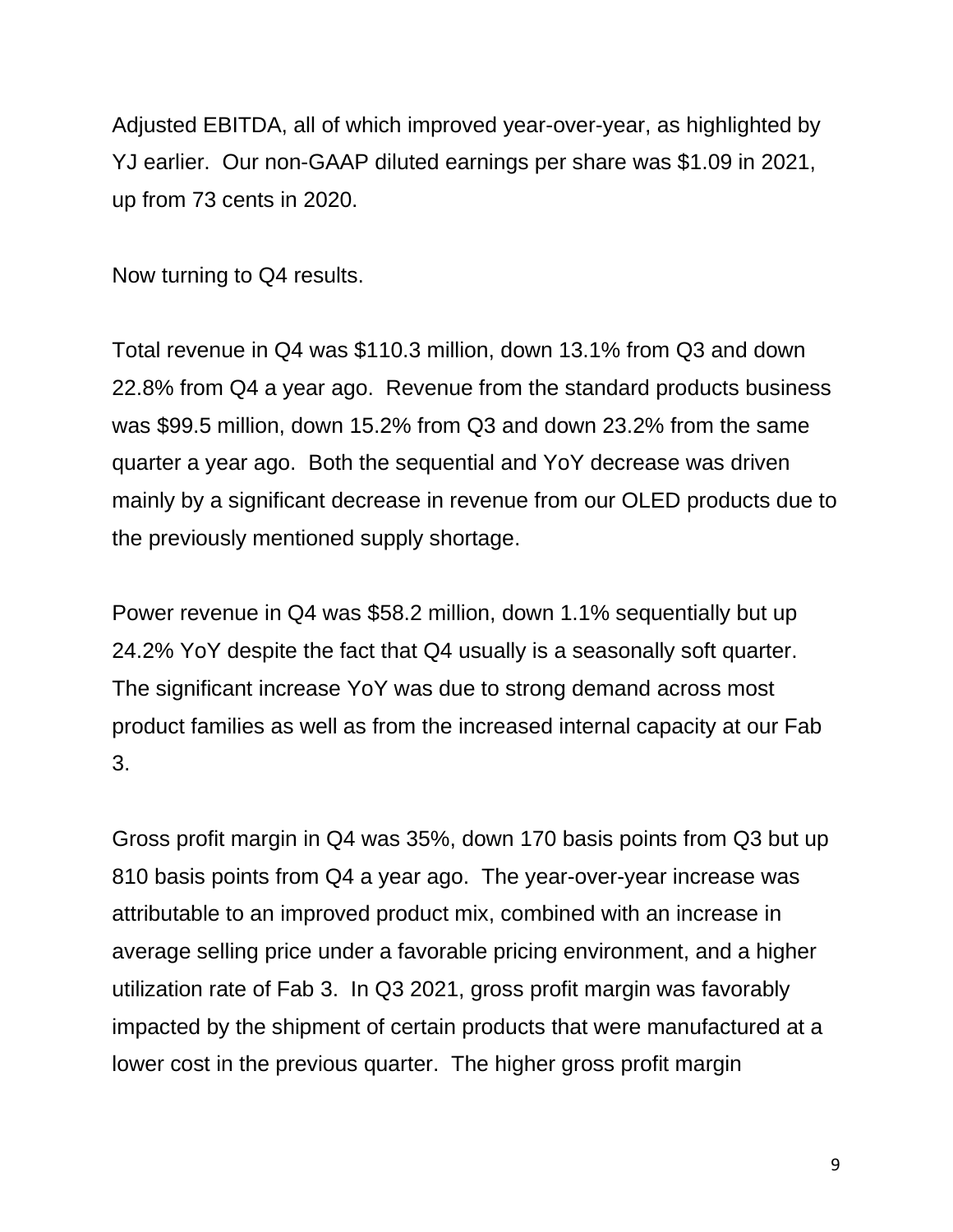combined with the higher revenue resulted in a significant improvement in all profitability metrics in Q3.

Turning now to Operating Expenses. SG&A in Q4 was \$13.3 million, as compared to \$12.6 million in Q3 and \$12.6 million in Q4 last year. R&D in Q4 was \$12.2 million, as compared to \$12.3 million in Q3 and \$11.6 million in Q4 last year. Stock compensation charges included in operating expenses were \$1.6 million in Q4, \$1.9 million in Q3, and \$1.9 million in Q4 2020.

In Q4, our operating income of \$63.9 million included net gain of \$49.4 million that represented income of \$70.2 million from the recognition of a reverse termination fee net of professional service fees and expenses incurred in connection with the contemplated merger transaction of the Company that was terminated in December 2021. Of the \$70.2 million, we received \$51 million in cash in December 2021 and the remaining \$19.2 million is expected to be received by the end of March 2022. This remaining portion was recorded as other receivables on our balance sheet as of December 31, 2021.

Adjusted Operating Income in Q4 was \$14.4 million, down from \$22.7 million in Q3 and down from \$15.4 million in Q4 a year ago. Adjusted EBITDA in Q4 was \$18.1 million, down from \$26.4 million in Q3 and down from \$18.6 million in Q4 a year ago. The sequential decline in these non-GAAP metrics was primarily attributable to the higher-than-usual gross profit in Q3 as explained above.

10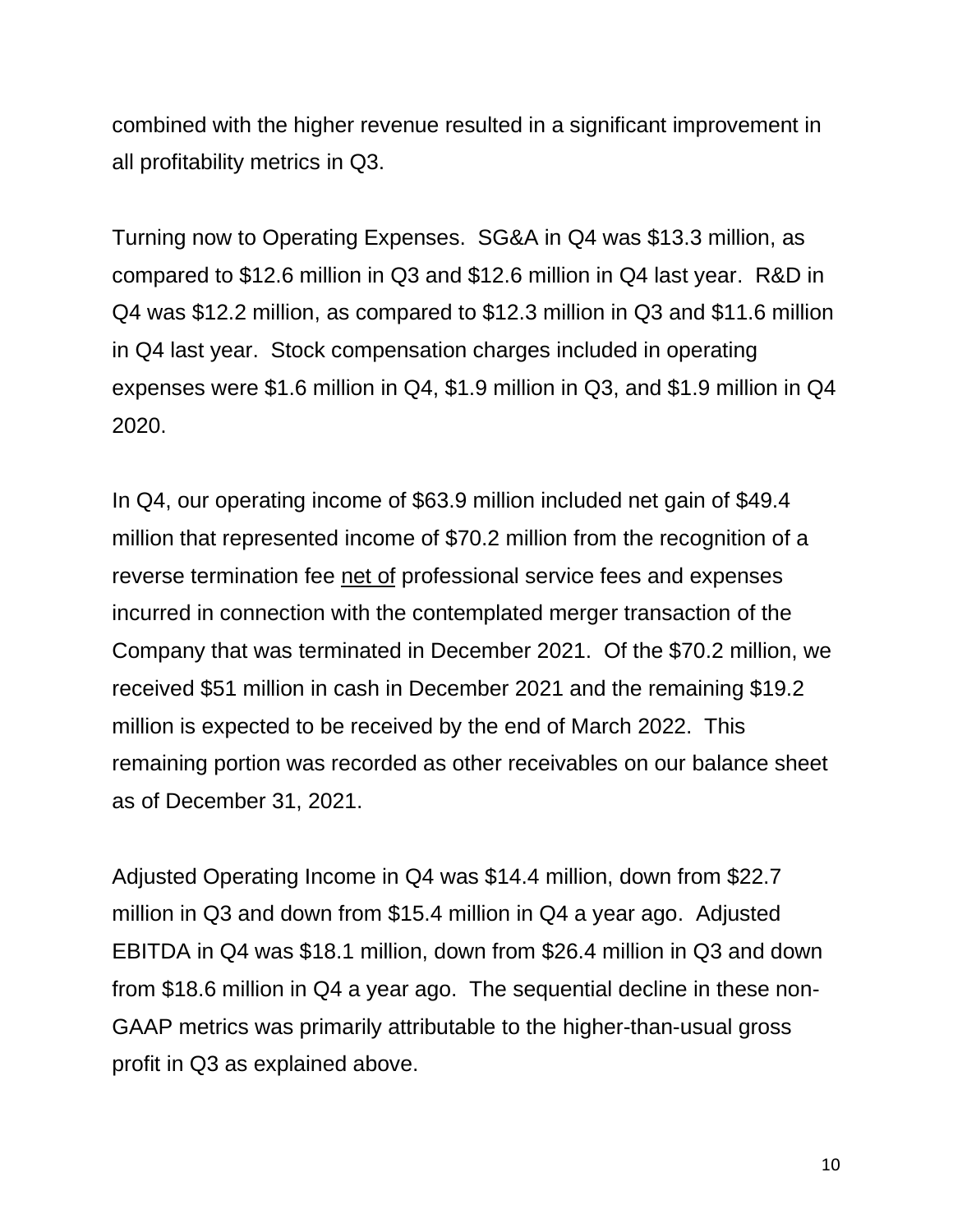Net income in Q4 was \$53.6 million as compared with \$10.8 million in Q3 and \$66.6 million in Q4 a year ago. The sharp sequential increase in Q4 in 2021 was due primarily to the recognition of income from the \$70.2 million reverse termination fee discussed earlier. As a reminder, net income in Q4 2020 was favorably impacted by the recognition of income tax benefits of \$47.1 million, primarily from recognizing differences between GAAP and cash tax expense of \$43.9 million.

Our GAAP diluted earnings per share in Q4 was \$1.12, as compared with 23 cents in Q3 and \$1.45 in Q4 a year ago.

Our non-GAAP diluted earnings per share in Q4 was 31 cents, down from 42 cents in Q3 and down from 40 cents in Q4 last year. The difference between our GAAP and non-GAAP EPS in Q4 this year was primarily due to the elimination of income from the \$70.2 million reverse termination fee and related professional service fees, expenses, and income tax effect in connection with these non-GAAP adjustments relating to the contemplated merger transaction of the Company that was terminated in December 2021.

There were 47.7 million shares outstanding in Q4, calculated on a diluted weighted average basis.

On December 21, 2021, our board authorized the repurchase of up to \$75M of the Company's stock, and as an immediate step, we entered into a \$37.5M Accelerated Stock Repurchase agreement and received an initial delivery of 994,695 shares under the agreement. Our stock buyback under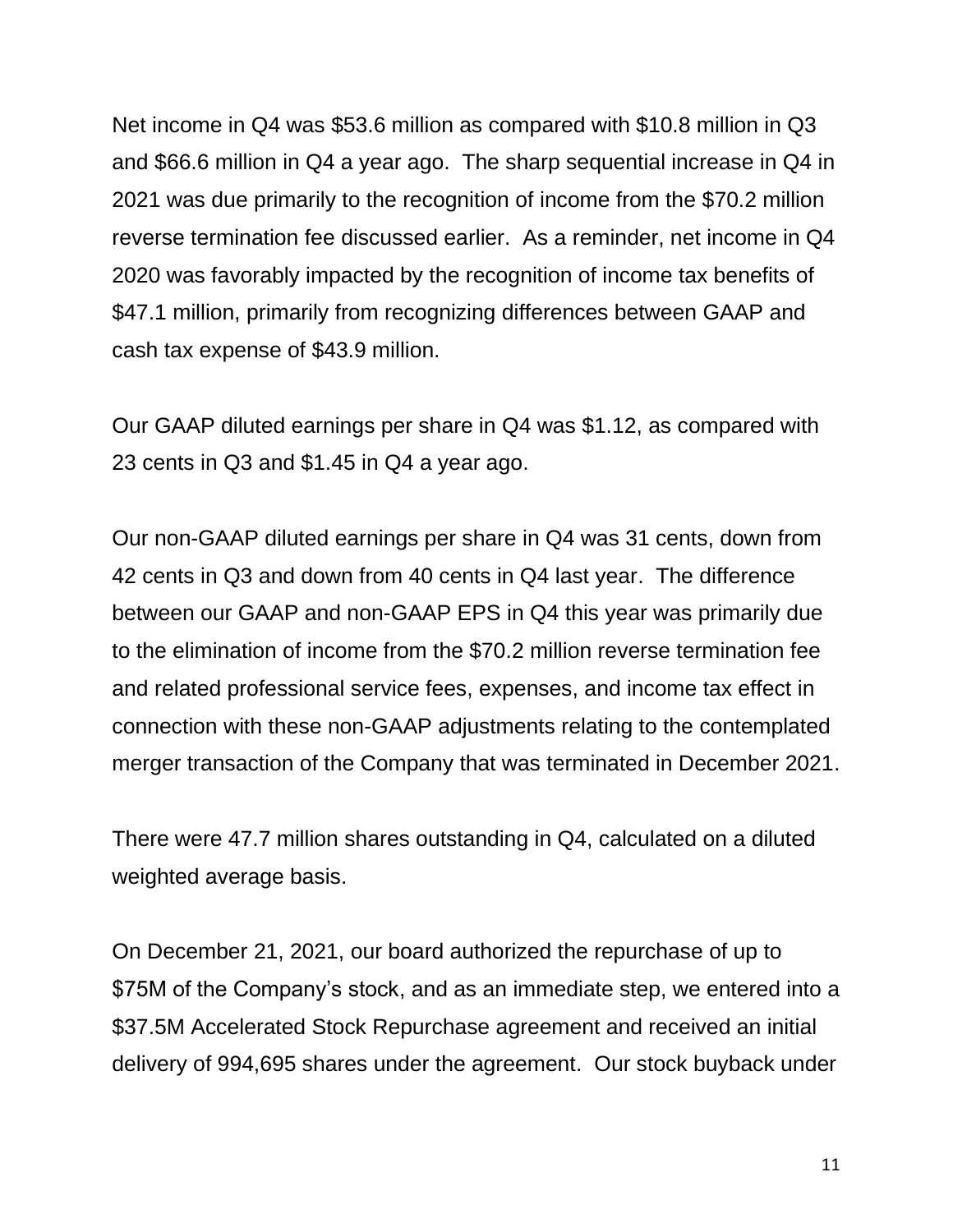the Accelerated Stock Repurchase agreement is expected to be completed by the end of March 2022.

#### **Now moving to the balance sheet:**

Cash was \$279.5 million at the end of Q4. This compares to \$276.3 million at the end of Q3 and \$279.9 million at the end of 2020. During Q4, we received \$51 million out of the \$70.2 million reverse termination fee and spent merger-related expenses of about \$14 million. We also used \$37.5 million of our cash to enter into the Accelerated Stock Repurchase program that I just mentioned.

Accounts receivable, net totaled \$51 million, a decrease of 3% from Q3. Our days sales outstanding for Q4 was 42 days.

Inventories, net totaled \$39.4 million, an increase of 1.5% from Q3. Our average days in inventory for Q4 was 50 days.

CAPEX was \$18.8 million in Q4. CAPEX of \$32.2 million in 2021 included approximately \$17 million of one-time investments for our Fab 3, which came in lower than the previously disclosed CAPEX plan as a result of our cost reduction efforts in negotiating better pricing terms. As YJ mentioned earlier, while we are approaching our target capacity at Fab 3 ahead of our plan, the demand for our power products has been outstripping our internal capacity. In 2022, we will invest about \$8 million for special CAPEX to further improve Fab 3 capacity with an expected payback period of less than 2 years. Excluding this special capex, our normalized CAPEX for 2022 is expected to be at around 4% of total revenue.